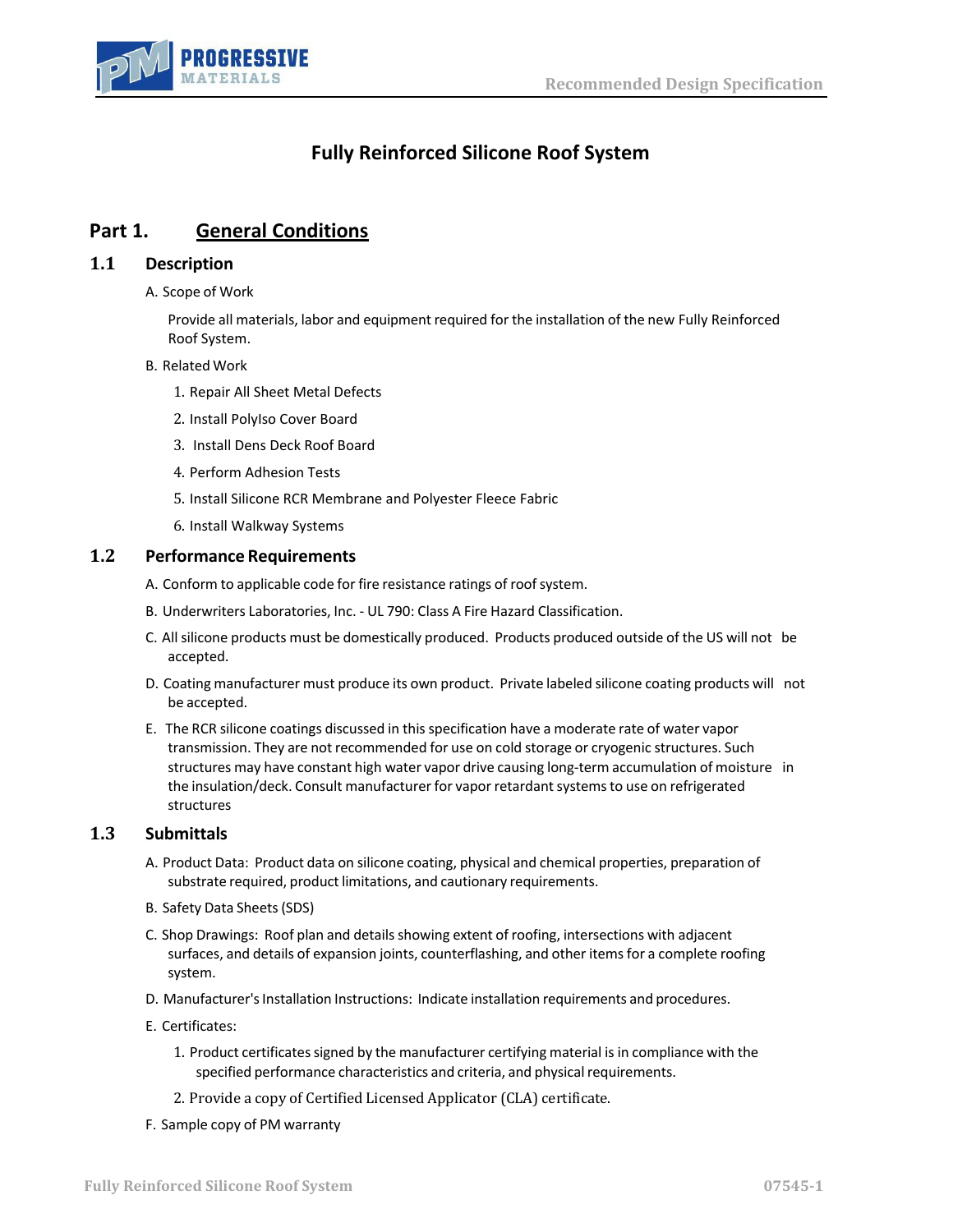

- G. Maintenance Data: For Fully Reinforced Roof System to include in maintenance manuals.
- H. Final Inspection Report: Copy of roofing system manufacturer'sinspection report of completed roofing installation.

#### **1.4 Quality Assurance**

A. Manufacturer:

- 1. Company specializing in the manufacturing of the system specified in this Section.
- 2. A minimum of 10,000,000 square feet of a similar system installed.

#### B. Installer:

- 1. Installer must be a Certified Licensed Applicator (CLA) by the Manufacturer providing the warranty, and capable of receiving the specified warranty.
- 2. CLA to ensure all personnel are properly trained and have a full understanding of all OSHA safety requirements.
- C. Manufacturer Field Representative: Provide a qualified representative of the Manufacturer providing the warranty to monitor and periodically inspect the installation.

#### **1.5 Delivery, Storage, and Handling**

- A. Deliver and store liquid materials and other productsin their original unopened containers or packaging until ready for installation.
- B. Materials shall be clearly labeled with the manufacturer's name, product identification, safety information, and lot numbers.
- C. Store materials indoors whenever possible.
- D. Protect stored products from freezing.
- E. Comply with the manufacturer's instructions for handling and safety procedures.
- F. Store and dispose of solvent-based materials, and materials used with solvent-based materials, in accordance with requirements of local authorities having jurisdiction.

### **1.6 Environmental Requirements**

- A. Maintain logs of environmental conditions(temperature, humidity, and wind speed) within limits recommended by manufacturer for optimum results. Do not install products under environmental conditions outside of manufacturer'slimits.
- B. Weather Limitations: Proceed with installation only when existing and forecasted weather conditions permit roofing system to be installed according to manufacturer's written instructions and warranty requirements.
- C. Do not install silicone coating under the following conditions:
	- 1. When ambient temperature is below 35° F.
	- 2. At temperatures lessthan 5° F above dew point.

### **1.7 Warranty**

A. Provide Manufacturer's (5, 10, 15 or 20 year) labor & material warranty covering leaks due to silicone material failure.

### **Part 2. Products**

### **2.1 Acceptable Products**

A. PolyIso cover board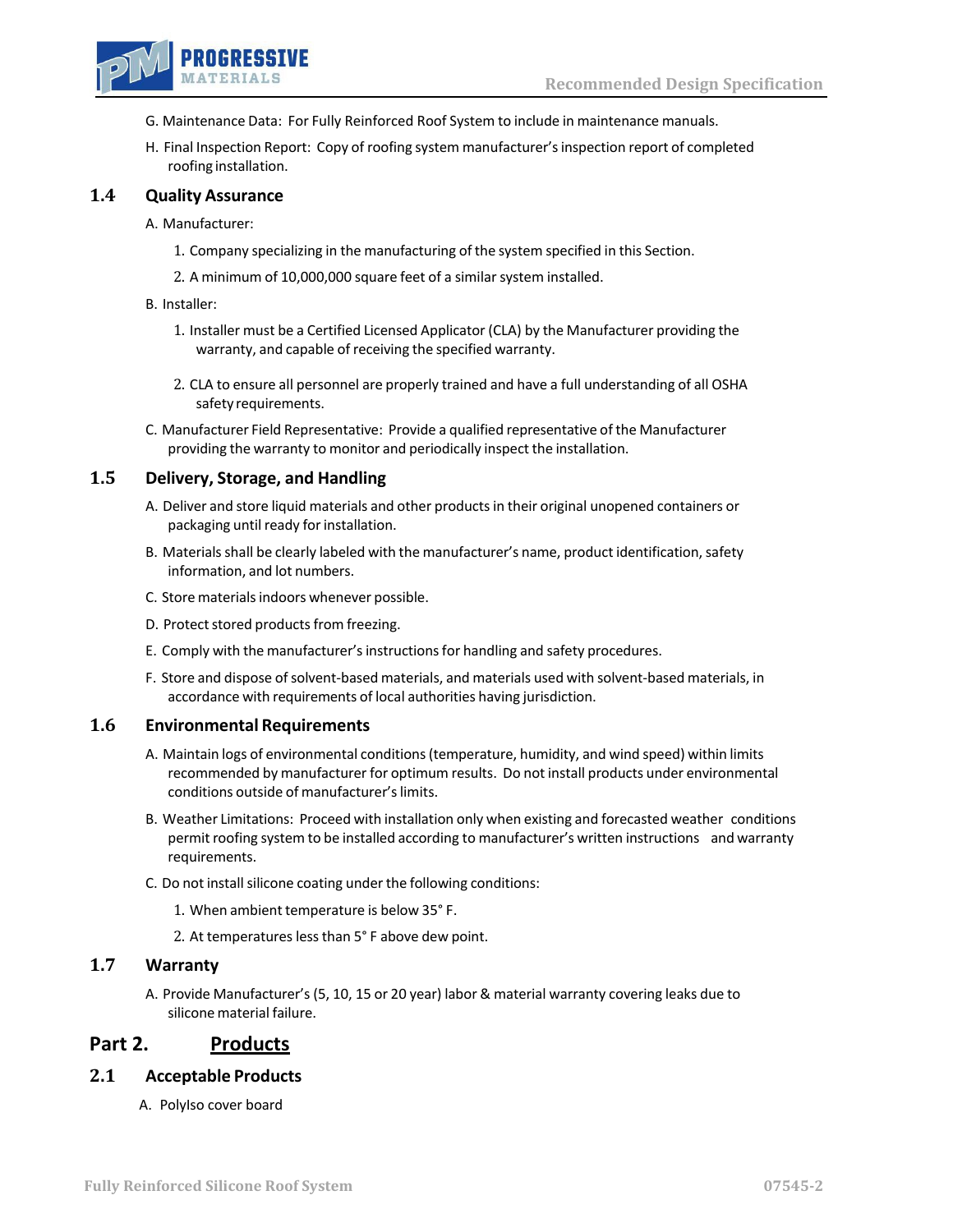

- B. Dens Deck Roof Board
- C. Cleaners and Primers

1. Progressive Materials: Consult PM Primer Guide

- D. Silicone Caulk Sealant
	- 1. Progressive Materials: SS 300 Series Silicone Sealant
- E. Flashing Grade Sealant
	- 1. Progressive Materials: FG 400 Pro Patch
- F. Reinforcing Fabric
	- 1. Progressive Materials: PF 200 Polyester Fabric
		- a. PF  $206 6$ " b. PF  $212 - 12"$ c. PF 236 – 36" d. PF 248 – 48"
- G. Walkway System
	- 1. Progressive Materials: Pro-Grip Walkway System
		- a. PG 700 Pro-Grip Yellow Walkway Coating
		- b. PG 750 Pro-Grip Yellow Walkway Granules
- H. Skylight Sealer
	- 1. Progressive Materials: HS 3220 Clear Silicone Skylight Coating
- I. Silicone Coating
	- 1. PS 900 Silicone base & intermediate coat

### **2.2 Silicone Top Coat**

- A. Silicone base and topcoatto be Pro-EcoSil HS 3200 Series Silicone Coating by Progressive Materials, LLC and complying with the following minimum properties:
	- 1. Tensile Strength: ASTM D412, 247.
	- 2. Elongation: ASTM D412, 237 percent minimum at break at 75° F.
	- 3. Water Vapor Permeance: ASTM D-96, 10.7 at 20 mils.
	- 4. Fire resistance: ASTM E108, UL 790 Class A.
	- 5. Color: Owner to select standard topcoat color.
	- 6. Solids Content: 92% ±3%
	- 7. VOC Content: < 50 grams/liter
	- 8. Initial Solar Reflectivity: .89
	- 9. Initial Thermal Emissivity: .90
	- 10. SRI Value: 113

### **Part 3. Execution**

### **3.1 Examination**

- A. Verify roofslope prior to beginning installation. There is to be no single area of standing water on the roof 24 hours after a rain, greater than 100 sq. ft. and more than ½" deep.
- B. Identify all deck failures and inadequate sheet metal details.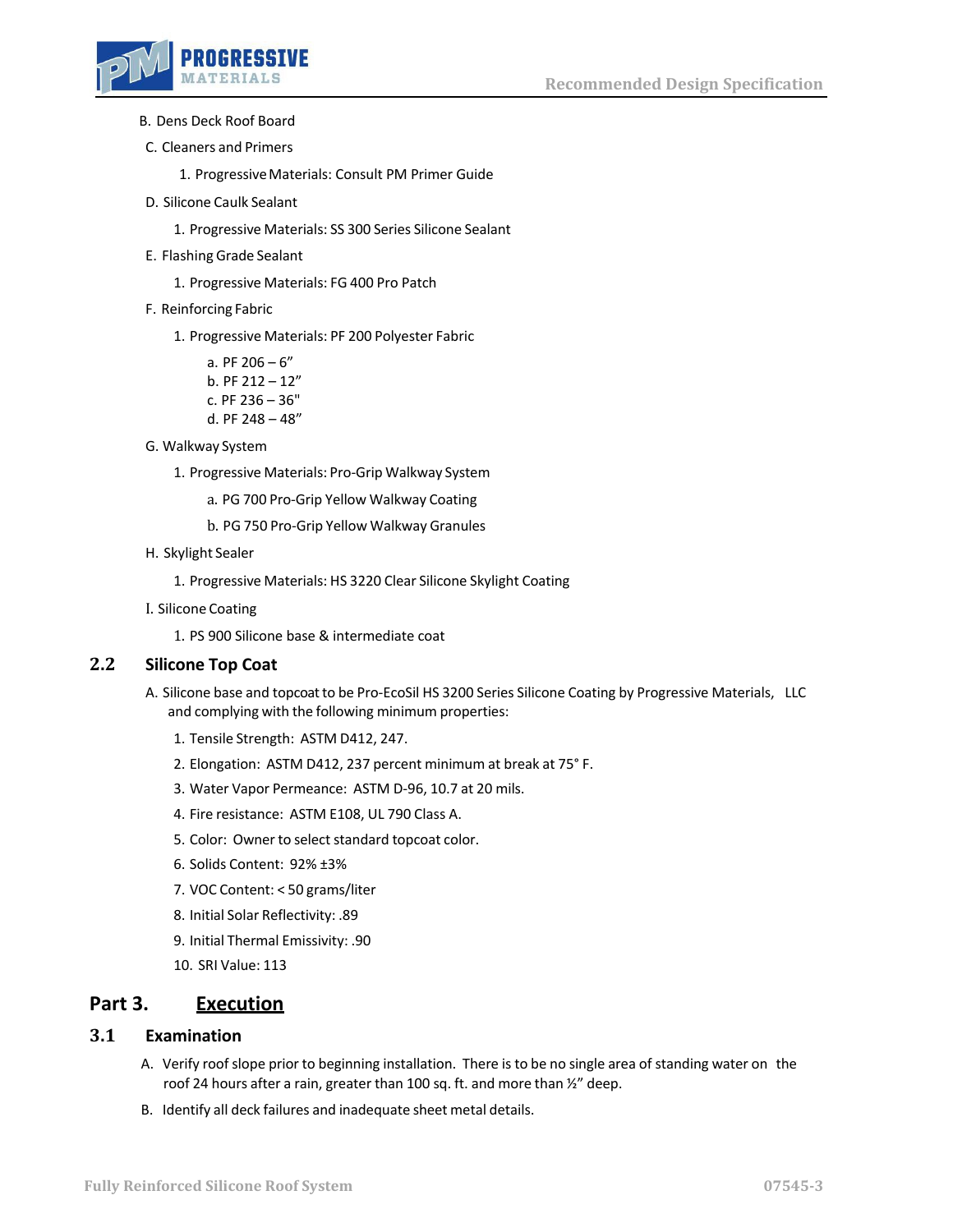

- C. Inspect all roof drains to ensure proper performance.
- D. For applications over newly poured concrete, the roof must be fully cured for a minimum of 60 days prior to coating application.
	- 1. Dens Deck Roof Board is not required for applications over concrete.
	- 2. Applications over un-aged concrete (less than a year old) do require P-140 2-Part Epoxy Primer to promote adhesion.

### **3.2 Preparation**

- A. Concrete
	- 1. Cleaning
		- a. Thoroughly power wash roof surface and all other areas to receive new coating with a minimum of 2,000 psi water pressure.
		- b. After the surface has fully dried, install P-140 two-part epoxy primer at a rate determined in the Technical Product Data sheet, under "coverage guide".
		- c. Any areas of grease contamination are to be cleaned with an industrial strength detergent.
		- d. Any loose roofing or mastic materials must be removed.
	- 2. Roof Penetration and Flashing Details
		- a. Ensure all roof penetrations and flashings provide a watertight condition. Re-flash all areas with one of the following methods:
			- 1) Install FT 500 Butyl Fleece Tape. Apply 25 mils of Pro-Eco Sil HS 3200 Silicone Coating over Fleece Tape.
			- 2) Install Pro-Patch FG 400 Flashing Grade Silicone Sealant.
	- 3. Sheet Metal
		- a. Ensure all sheet metal accessories are in good condition and will provide a watertight condition. If necessary, replace or repair any sheet metal required to provide a watertight condition.
	- 4. Roof Parapets
		- a. Seal all roof parapet seams with one of the following methods:
			- 1) Apply Pro-Patch FG 400 Flashing Grade Silicone Sealant onto parapets using a stiff-bristled paint brush or putty knife.
			- 2) A three-course coating-fabric-coating by applying one coat of Pro-Eco Sil HS 3200 at 1.75 gallons per square, embed PF 200 Polyester Fabric into wet coating, then apply another coat of Pro-Eco Sil HS 3200 at 1.75 gallons per square.
			- PF 200 Polyester Fabric should extend a minimum of 8" up parapet to ensure proper watertight condition.
	- 5. Cracks and Seams
		- a. For stress cracks smaller than ¼", apply a heavy coat of Pro-Patch FG 400 Silicone Sealant in the crack and 1" on each side of it. Allow coating to dry for 2-4 hours before installing base coat.
		- b. For stress cracks or expansion joints larger than ¼", insert backer rod into the crack, then, apply a heavy coat of Pro-Patch FG 400 over the crack and 1" on each side of it. Ensure the backer rod is completely encapsulated. Allow the Pro-Patch FG 400 to dry for 24 hours prior to installing basecoat.

#### B. EPDM

- 1. Membrane Cleaning:
	- a. Apply Pro-Prime P-120 EPDM Rinseable Primer at a rate of 400 sq ft per gallon, let material stand for 15 minutes and then rinse off.
	- b. Thoroughly power wash roof surface and all other areas to receive new coating with a minimum of 2,000 psi water pressure. Be sure not to damage existing membrane during this process.
	- c. After the surface has dried, perform an adhesion test. If the coating does not properly adhere to the surface, repeat steps 1 and 2 above.
	- d. Any areas of grease contamination are to be cleaned with an industrial strength detergent.
- 2. Flashings Details: Ensure all existing flashings provide a watertight condition. If necessary, re-flash any areas required utilizing 4" FT 500 Butyl Fleece Tape and install 25 mils of Pro-Eco Sil HS 3200 Silicone Coating over tape.
- 3. Sheet Metal: Ensure all sheet metal is in good condition and will provide a watertight condition. If necessary, replace or repair any sheet metal required.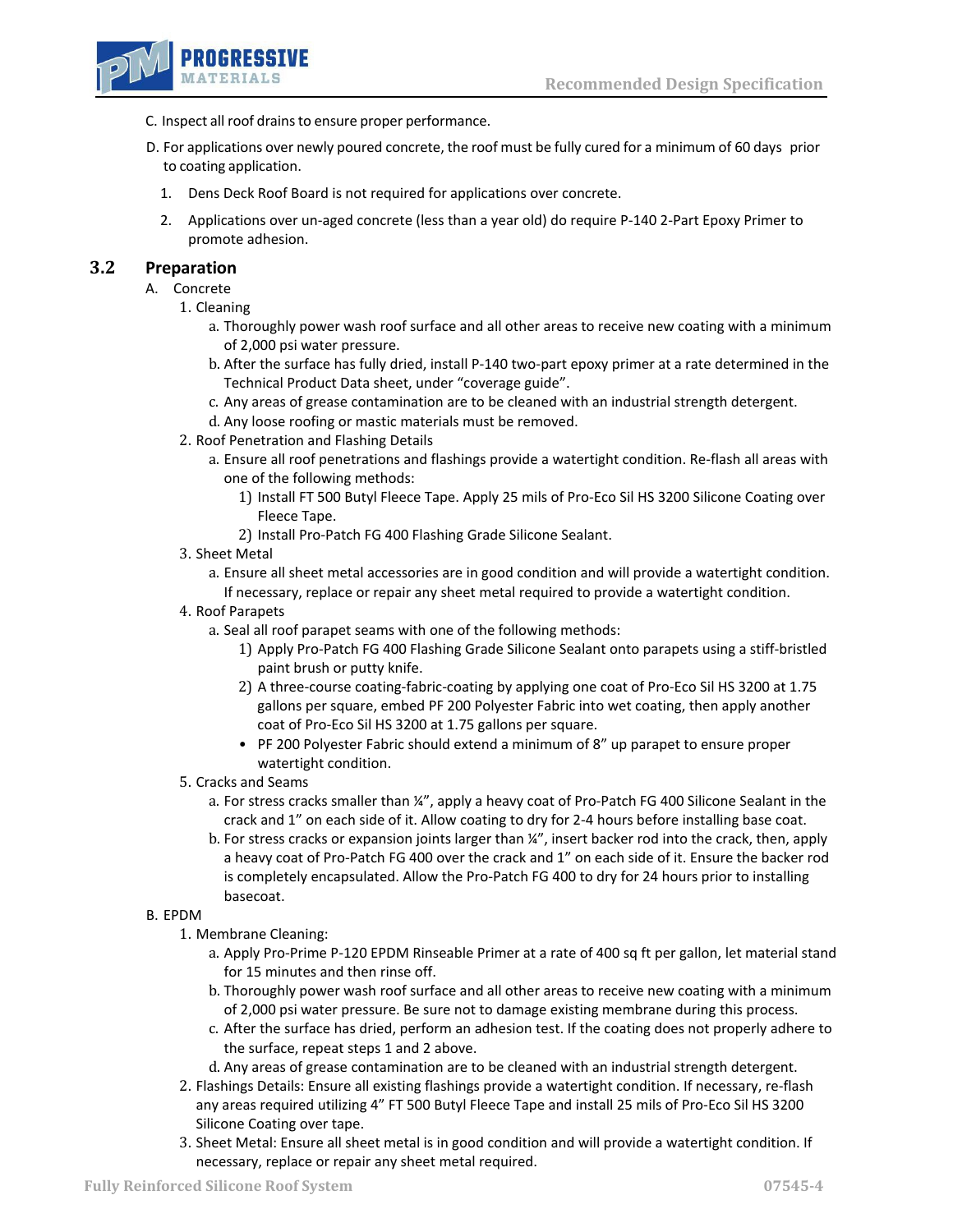

- 4. Fastener Back Out: Identify and replace all fasteners that are loose or backed out. Repair membrane cuts utilizing FT 500 Butyl Fleece Tape and install 25 mils of Pro-Eco Sil HS 3200 Silicone Coating over tape.
- C. Modified Bitumen or Smooth Surface Built-Up
	- 1. Membrane Cleaning:
		- a. Thoroughly power wash roof surface and all other areas to receive new coating with a minimum of 2,000 psi water pressure. Be sure not to damage existing membrane during this process.
		- b. After the surface has dried, perform an adhesion test. If the coating does not properly adhere to the surface or to prevent bleed through, apply Pro-Prime P-160 Asphalt Bleed Blocker at a rate of 1 gallon per square.
		- c. Any areas of grease contamination are to be cleaned with an industrial strength detergent.
	- 2. Flashings Details: Ensure all existing flashings provide a watertight condition. If necessary, re-flash any areas required utilizing a 3-course coating fabric detail as outlined above.
	- 3. Lap Seam Treatment:
		- a. Identify and repair all lap seam failures utilizing a 3-course coating fabric detail as outlined above.
		- b. To ensure complete encapsulation of the lap seams, install 20 mils (app. 2" wide) of Pro-Eco Sil HS 3200 Silicone Coating over all lap seams prior to coating the field of the roof. Coverage rate to be approximately 100 lf. per gallon.
	- 4. Sheet Metal: Ensure all sheet metal is in good condition and will provide a watertight condition. If necessary, replace or repair any sheet metal required.
	- 5. Primer: Pro-Prime P-160 Asphalt Bleed Blocker over entire roof area and flashings at a rate of 1 gallon per square.
- D. PVC, TPO, Hypalon
	- 1. Membrane Cleaning:
		- a. Thoroughly power wash roof surface and all other areas to receive new coating with a minimum of 2,000 psi water pressure. Be sure not to damage existing membrane during this process.
		- b. After the surface has dried, perform an adhesion test. If the coating does not properly adhere to the surface, apply Pro-Prime P-151 Single Ply Primer at a rate of 1/3 gallon per 100 square feet.
		- c. Any areas of grease contamination are to be cleaned with an industrial strength detergent.
		- d. Flashings Details: Ensure all existing flashings provide a watertight condition. If necessary, reflash any areas required utilizing 4" FT 500 Butyl Fleece Tape and install 25 mils of Pro-Eco Sil HS 3200 Silicone Coating over tape.
		- e. Membrane Seams: Repair all seam failures utilizing 4" FT 500 Butyl Fleece Tape and install 25 mils of Pro-Eco Sil HS 3200 Silicone Coating over tape.
		- f. Sheet Metal: Ensure all sheet metal is in good condition and will provide a watertight condition. If necessary, replace or repair any sheet metal required.
		- g. Fastener Back Out: Identify and replace all fasteners that are loose or backed out. Repair membrane cuts utilizing FT 500 Butyl Fleece Tape and install 25 mils of Pro-Eco Sil HS 3200 Silicone Coating over tape.

#### **Wet Insulation Remediation**

- A. Existing Wet Insulation Areas:
	- 1. Roof areas containing moisture below the roof surface shall either be replaced, or for areas less than 500 sq. ft. with moderate moisture content, a moisture relief vent shall be installed.
	- 2. Wet Insulation Replacement (wet area is greater than 500 sq. ft.)
		- a. Cut three sides of membrane and fold back to expose wet insulation.
		- b. Remove and replace insulation with identical insulation materials. Fasten new insulation at a rate of 1 fastener per 2 square feet.
		- c. Fold original membrane back over top of the new insulation.
			- 1) Membrane cuts are to be fastened with barbed membrane seam fasteners staggered 6" o.c.
			- 2) Install 20 mils of HS 3200 coating approximately 16" wide centered over membrane cuts.
			- 3) Install 12" wide PF 212 Polyester Fabric into the wet coating. Smooth out fabric and ensure there are no wrinkles or fish mouths.
			- 4) Install another coat of HS 3200 at a rate of approximately 20 mils over new fabric.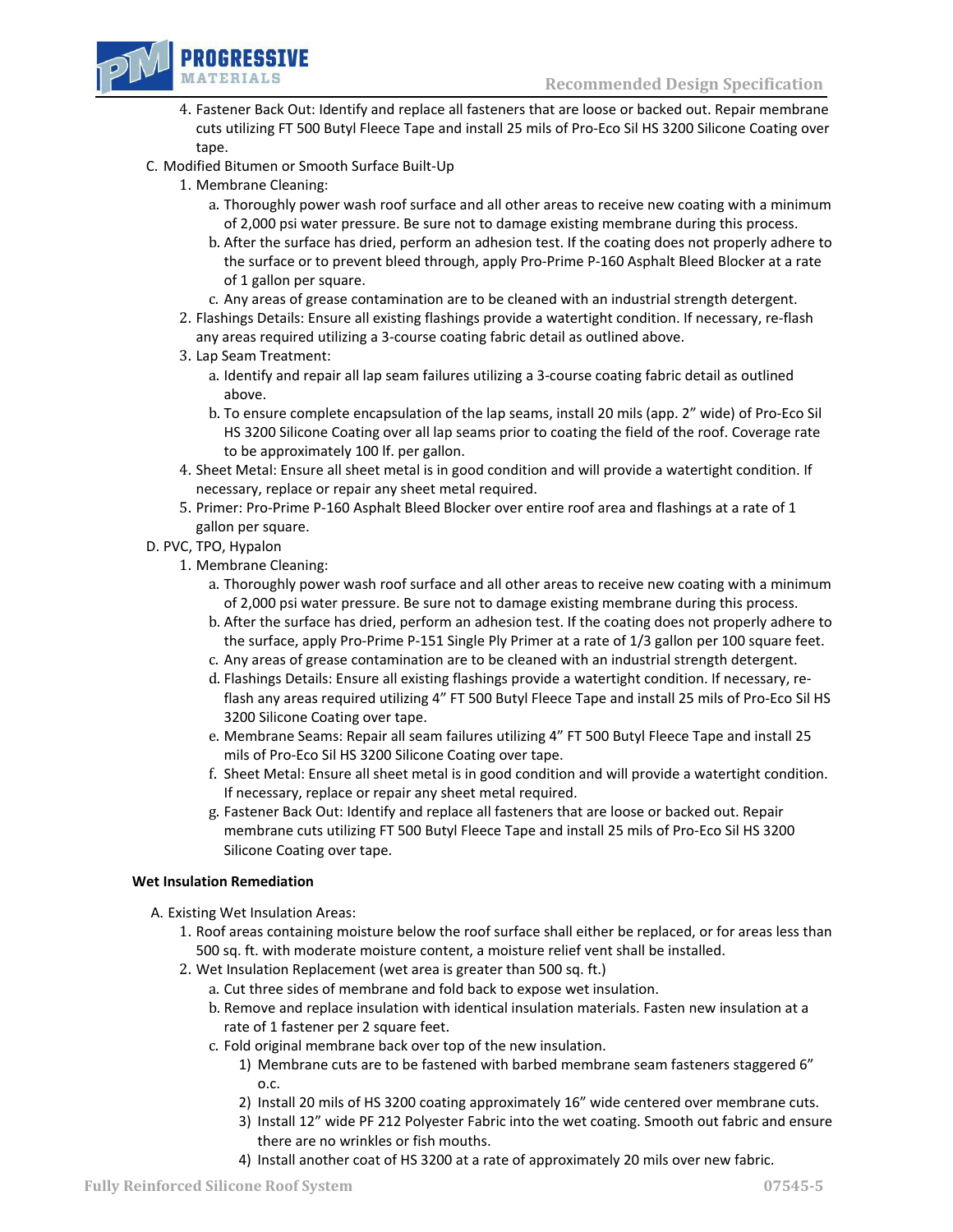

- 3. Moisture Relief Vent Installation (wet area is less than 500 sq. ft.)
	- a. Locate center of moisture-containing insulation.
	- b. Cut a 4" diameter opening through the coating, membrane and insulation material; remove material to vapor barrier or deck.
	- c. Lay the MRV 600 Roof Vent on top of roof system and attach vent to the roof deck with the appropriate fastener. Install 4 fasteners per vent, evenly spaced.
	- d. Clean area of vent that is to receive flashing material with clean rag and solvent to remove oil film from vent.
	- e. Flash in vent with one of the two following procedures:
		- 1) Apply a 3-course coating and fabric utilizing the PF 200 Polyester Fabric and HS 3200 Silicone Coating.
		- 1) Apply 12 to 15 mils of silicone coating over surface to receive fabric.
		- 2) Embed fabric into silicone coating while still wet. Fabric should extend at least 2" on to the flange of the vent and at least 4" on to the roof surface.
		- 3) After the base coating has cured, apply a generous coat of silicone coating over the fabric to ensure complete saturation.

### **3.3** Reinforced Silicone Coating Installation

- A. Ensure surface is completely dry.
- B. Ensure subsequent coats of primer or silicone coating is completely cured.
- C. Ensure adhesion tests have been completed and results are satisfactory with the manufacturers requirements.
- D. Install PS 900 Pro-Shield Max Base coat at a rate of 2.0 to 2.25 gallons per square (depending on surface texture). While coating is still wet, embed Polyester Fleece 36" fabric. Use a nap roller to smooth out fabric to ensure there are no wrinkles or fish mouths. Note: each roll of fabric should overlap the previous roll by 3".
- E. Install an additional 1.5 gallons per square overtop of the Polyester Fleece fabric.
- F. Install HS 3200 silicone coating over entire roof surface at a thickness of:
	- 1. 15 mils minimum for a 5 year warranty
	- 2. 20 mils minimum for a 10 year warranty
	- 3. 25 mils minimum for a 15 year warranty
	- 4. 30 mils minimum for a 20 year warranty
- G. Care should be taken to ensure proper coverage on all vertical surfaces which could take multiple coats.
- H. NOTE
	- 1. Any subsequent roof repairs after the coating installation should be done only with silicone products. Repairsshould be completed with a three-course coating and fabric if needed.

### **3.4 Walkway System**

- A. Install the Pro-Grip Walkway System at heavy traffic areas and at high impact areas as directed by the owner.
	- 1. Walkway Areas
		- a. Walkways should be a minimum of 30" wide.
		- b. Mask off area to receive walkway system to ensure clean, straight edges.
		- c. Install PG 700 Pro-Grip Yellow Walkway Coating at a thickness of 25 mils.
		- d. Immediately after the application of the PG 700, broadcast PG 750 Pro-Grip Walkway Granules into the coating at a rate of 40 lbs. per 100 square feet. The granules will settle into the coating. Apply the granules generously, inspect the surface within a few minutes and reapply as needed to obtain a continuous film of granules.
	- 2. High Impact Areas(around mechanical equipment, etc.)
		- a. Mask off area to receive walkway system to ensure clean straight edges. Area should be 30"